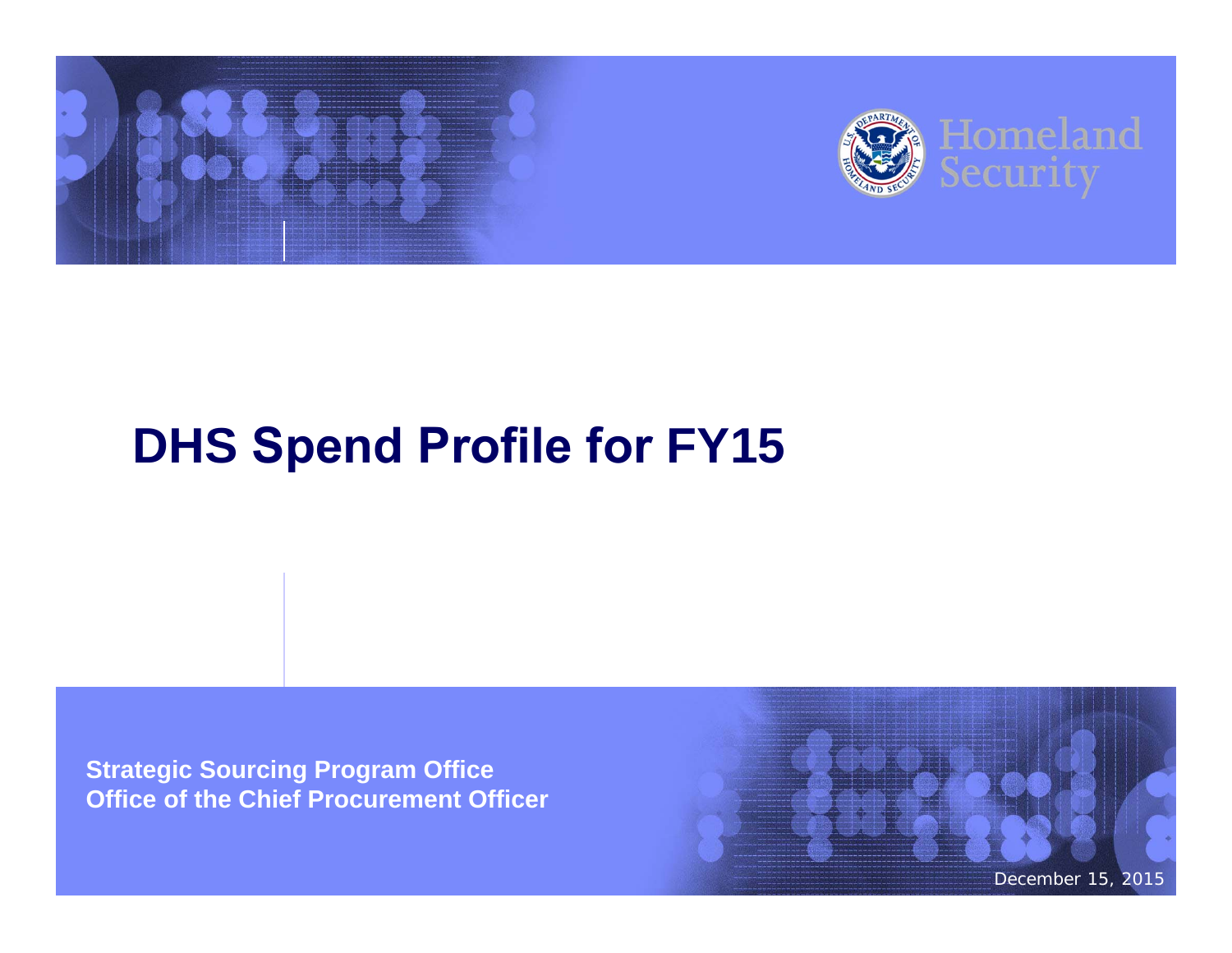## **FY15 Spend by Component**



#### **FPDS-NG reports ~\$13.3B of spend in FY15**

#### **SPEND BY COMPONENT**

| <b>Component</b>   | Total (\$M)  |
|--------------------|--------------|
| <b>DHS HQ</b>      | \$<br>3,567  |
| <b>USCG</b>        | \$<br>2,537  |
| <b>CBP</b>         | \$<br>2,012  |
| <b>TSA</b>         | \$<br>1,648  |
| <b>ICE</b>         | \$<br>1,351  |
| <b>FLETC</b>       | \$<br>1,035  |
| <b>FEMA</b>        | \$<br>913    |
| <b>USSS</b>        | \$<br>232    |
| <b>Grand Total</b> | \$<br>13,294 |



Data Source: FPDS-NG<br>Does not include Interagency Agreements (IAA), Other Transactions (OT), or Intergovernmental Service Agreements (IGSA).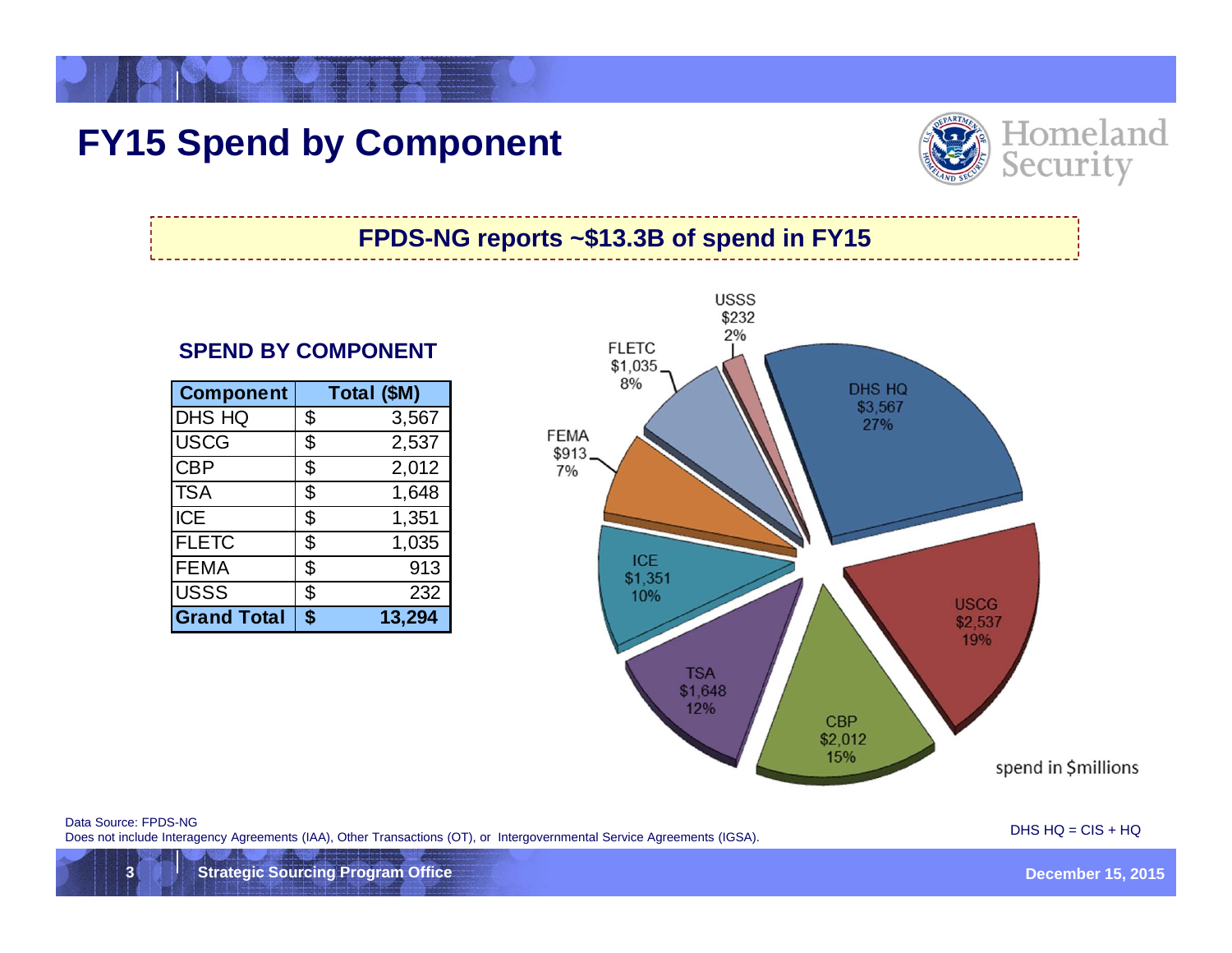## **FY15 Spend by Commodity Family**



### **FPDS-NG reports ~\$13.3B of spend in FY15**

#### **SPEND BY COMMODITY FAMILY**

| <b>Commodity Family</b>                      | Total (\$M) |       |  |
|----------------------------------------------|-------------|-------|--|
| IT & Telecom                                 | S           | 3,452 |  |
| Professional & Office Area Support Svcs      | \$          | 3,297 |  |
| Security                                     | \$          | 2,211 |  |
| <b>Facilities &amp; Construction</b>         | \$          | 1,817 |  |
| <b>Industrial Products &amp; Services</b>    | \$          | 1,780 |  |
| Office Management & Misc Products            | \$          | 451   |  |
| Travel & Lodging                             | \$          | 193   |  |
| Logistics Operations & Package Delivery Svcs | \$          | 91    |  |
| Other                                        | \$          |       |  |
| <b>Grand Toal</b>                            | œ           |       |  |



spend in \$millions

Data Source: FPDS-NG

Does not include Interagency Agreements (IAA), Other Transactions (OT), or Intergovernmental Service Agreements (IGSA).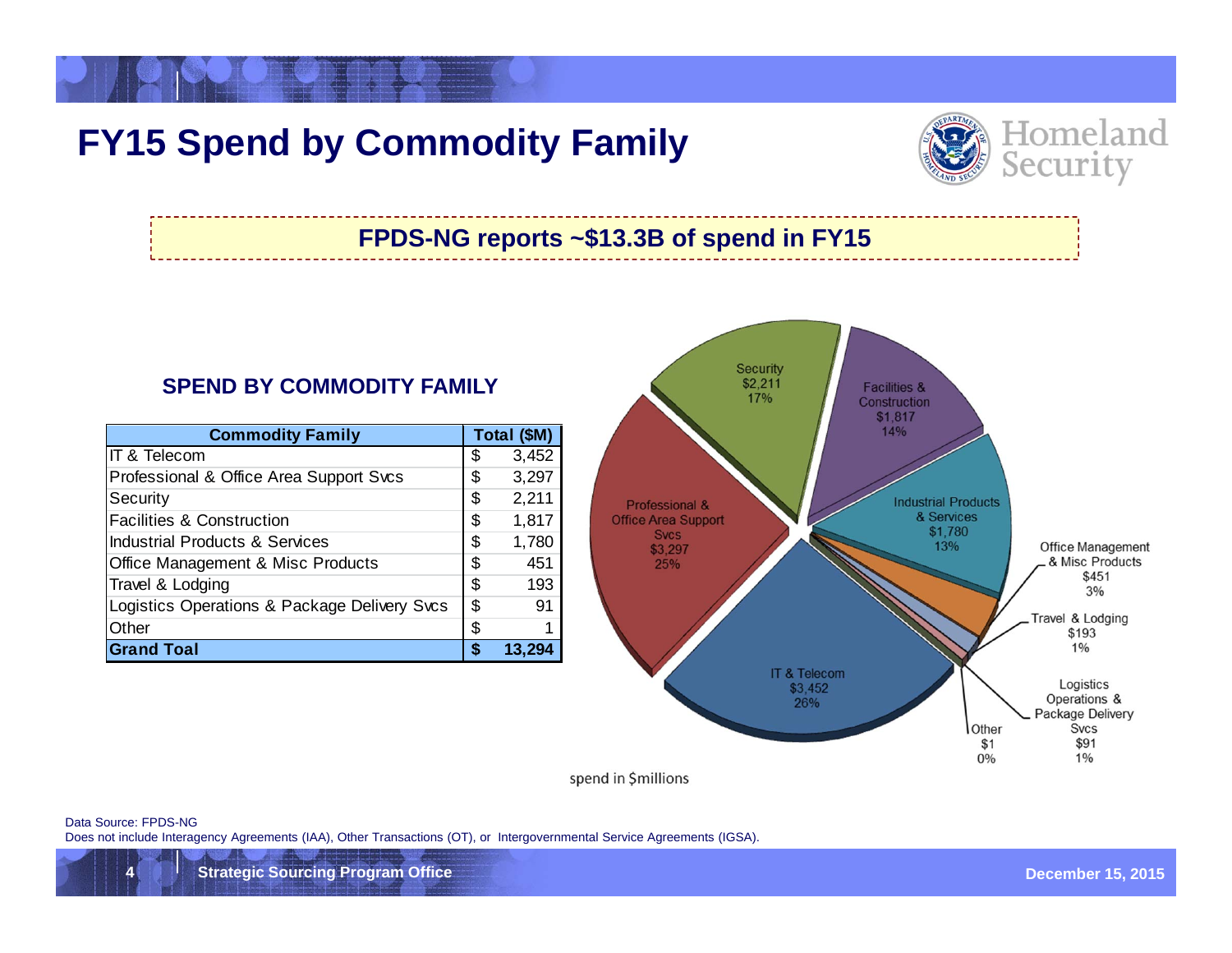## **FY15 Spend by Commodity and Component**



| <b>Commodity Family</b>                      | <b>CBP</b> | <b>DHS HQ</b> | <b>FEMA</b> | <b>FLETC</b> | <b>ICE</b> | TSA     | <b>USCG</b> | <b>USSS</b> | Total (\$M) |
|----------------------------------------------|------------|---------------|-------------|--------------|------------|---------|-------------|-------------|-------------|
| <b>Facilities &amp; Construction</b>         | 6%         | $1\%$         | 23%         | 92%          | 4%         | 3%      | 15%         | 5% l        | 1,817       |
| Industrial Products & Services               | 21%        | 0%            | 1%          | 0%           | 0%l        | 2%      | 49%         | 20%         | 1,780       |
| <b>IT &amp; Telecom</b>                      | 38%        | 31%           | 30%         | 3%           | 20%        | 31%     | 15%         | 42%         | 3,452       |
| Logistics Operations & Package Delivery Svcs | 0%         | 1%            | 0%          | 0%           | 0%l        | 1%      | 2%          | 3%          | 91          |
| <b>Office Management &amp; Misc Products</b> | 5%         | 6%            | 1%          | $1\%$        | 2%         | 2%      | 1%          | 8%          | 451         |
| Professional & Office Area Support Svcs      | 22%        | 35%           | 42%         | 1%           | 26%        | 26%     | 16%         | 15%         | 3,297       |
| Security                                     | 4%         | 26%           | 1%          | 2%           | 39%        | 36%     | 1%          | 5%          | 2,211       |
| Travel & Lodging                             | 3%         | 0%            | 0%          | $1\%$ .      | 9%         | 0%      | 1%          | $1%$ \$     | 193         |
| <b>Other</b>                                 | 0%         | 0%            | 0%          | 0%           | 0%         | 0%      | 0%          | 0%          |             |
| <b>Grand Total (\$M)</b>                     | \$2,012    | \$3,567       | \$913       | \$1,035      | \$1,351    | \$1,648 | \$2,537     | \$232       | \$13,294    |



Other

Travel & Lodging

**Security** 

Professional & Office Area Support **Svcs** 

Office Management & Misc Products

Logistics Operations & Package **Delivery Svcs** 

IT & Telecom

Industrial Products & Services

■ Facilities & Construction

#### Data Source: FPDS-NG DHS HQ = CIS + HQ

**15 Strategic Sourcing Program Office December 15, 2015**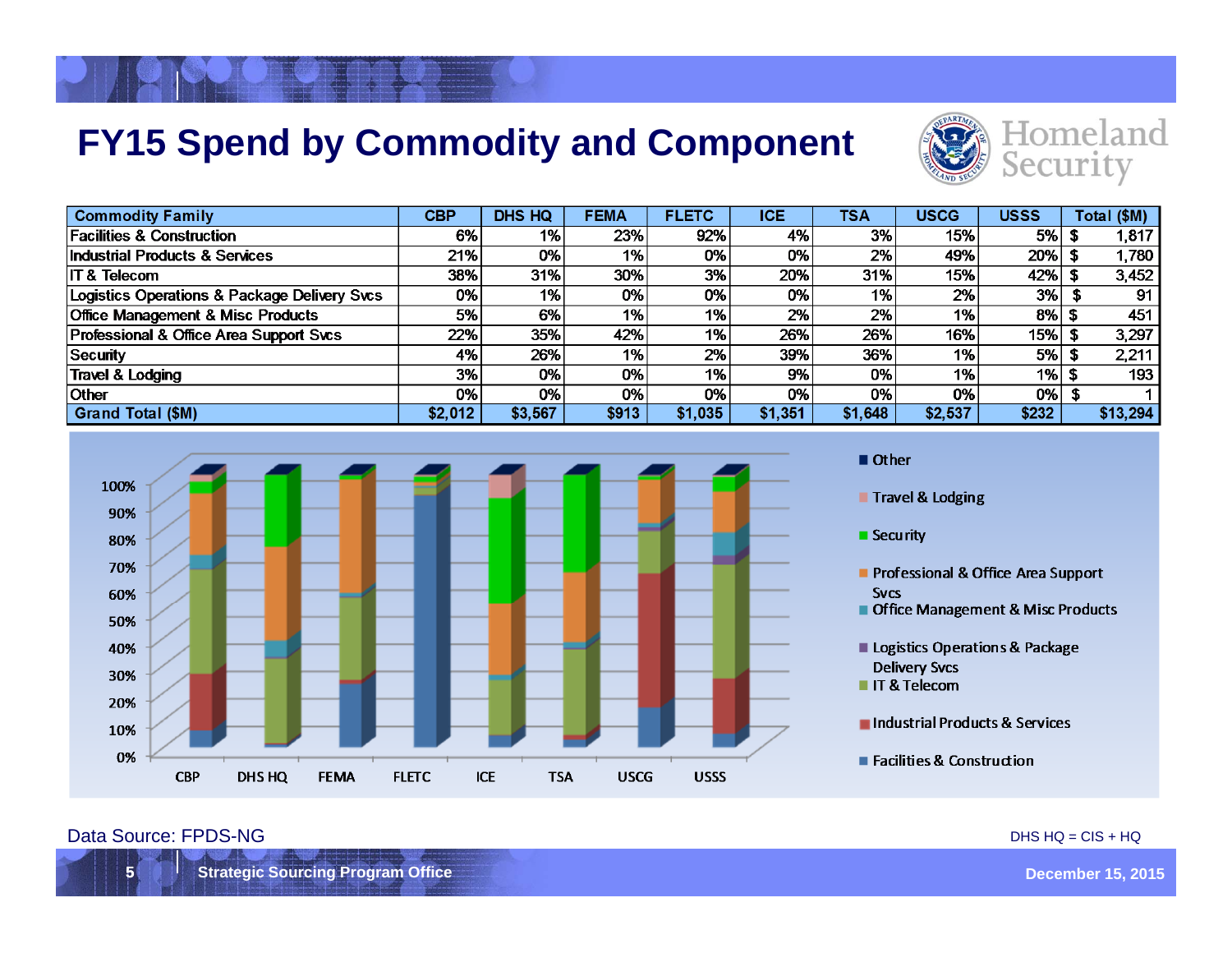## **FY15 Spend DHS Taxonomy/Commodity & Category Mapping**



#### Data Source: FPDS-NG

Homeland

Secur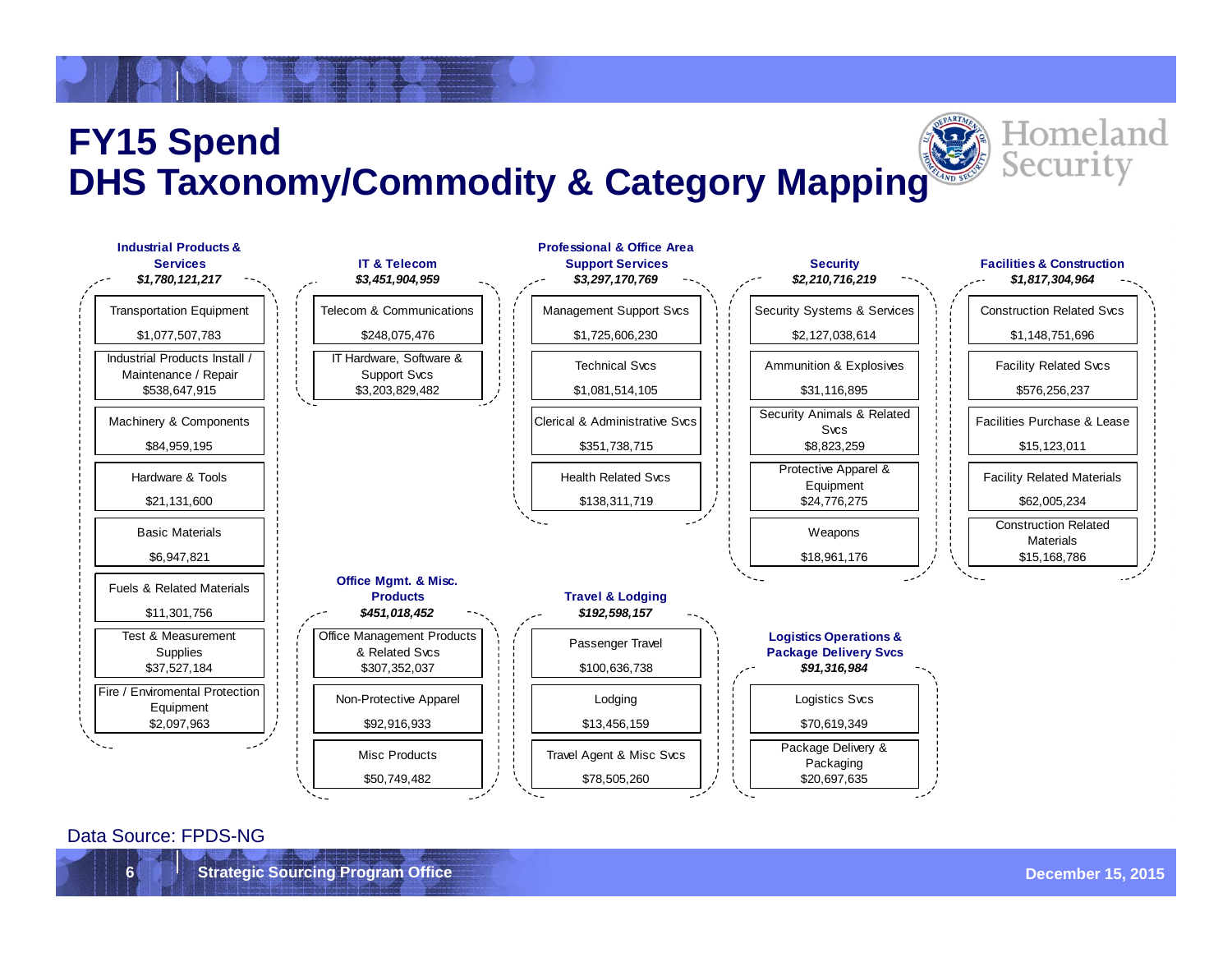## **FY15 Products vs. Services Spend**





**7 Strategic Sourcing Program Office December 15, 2015 Contract Contract Contract Contract Contract Contract Contract Contract Contract Contract Contract Contract Contract Contract Contract Contract Contract Contract Con** 

Based on Product & Service Code (PSC) types Data Source: FPDS-NG